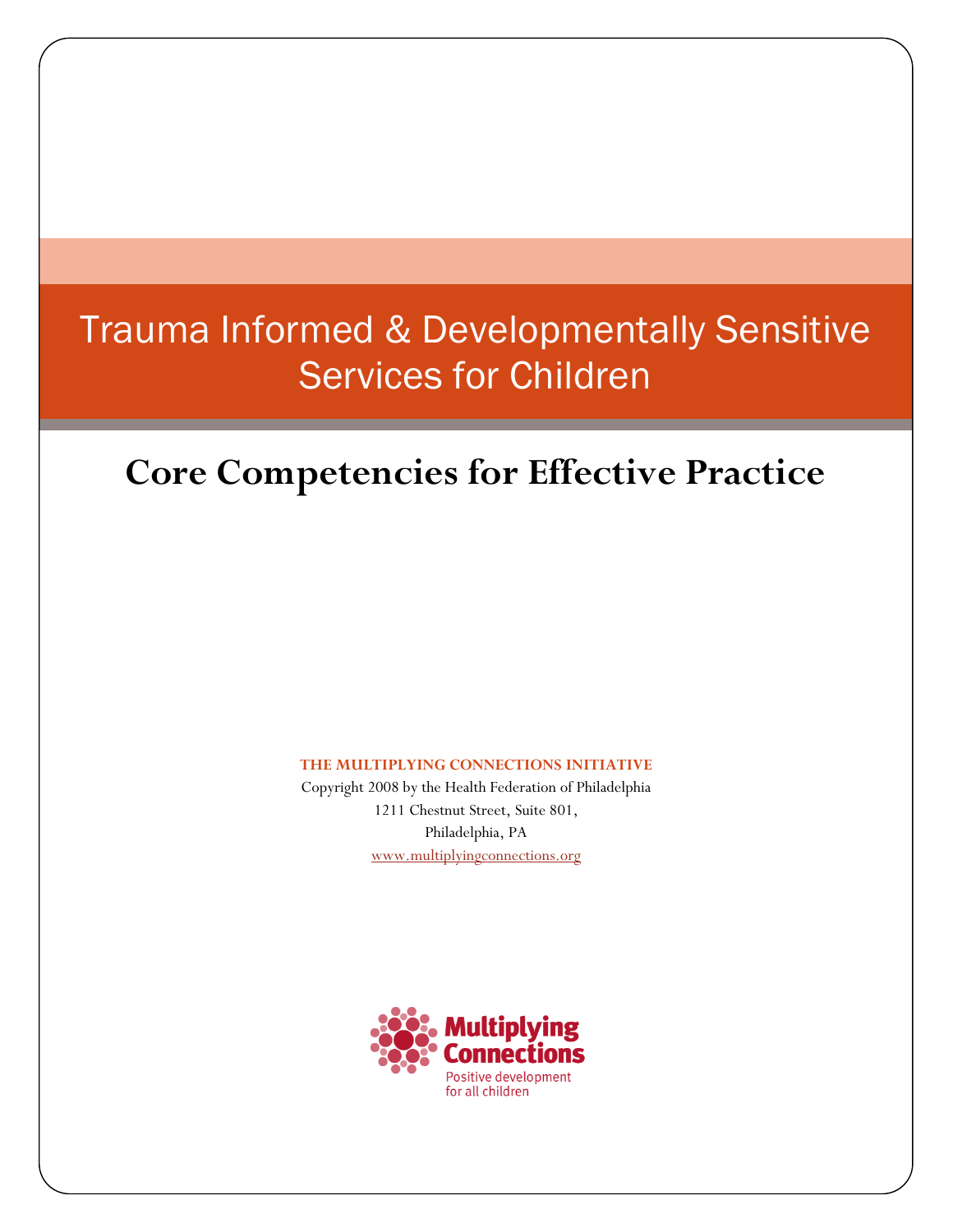# Development and Review Groups

### Cross System Training Institute

Khary Atif, MSS, MLSP, LSW, ACSW, City of Philadelphia, Department of Human Services Tina Biddle, MEd, School District of Philadelphia Martha Davis, MSS, Institute for Safe Families Maria Frontera, MSW, LSW, Health Federation of Philadelphia Alice Haber, MEd, School District of Philadelphia Michelle Heyward, MA, City of Philadelphia Department of Behavioral Health and Mental Retardation Services Renee Queen Jackson, MEd, School District of Philadelphia Leslie Lieberman, MSW, Health Federation of Philadelphia Ellen Matz, MSW, Temple University Stephen Paesani, MTS, Behavioral Health Training and Education Network Maria Ramos, MSW, Temple University Amanda Schrieber, MSW, Temple University Cynthia Shirley, MSW, LSW, Health Federation of Philadelphia Sandra Kayes Wallace, MEd, School District of Philadelphia Kalma Kartell White, MEd, CPRP, Behavioral Health Training and Education Network Marcy Witherspoon, MSW, LSW, Institute for Safe Families, Department of Human Services

### Development Consultants

Veronica Bowlan, LSW, Drexel School of Medicine, Behavioral Health Education Program Lisa Ulmer, MSW, ScD, Drexel University School of Public Health Yeetay, Emuaneh, MD, Drexel University School of Public Health Diane Wagenhals, MS, Lakeside Education Network Ann Riksecker, MPH, Health Federation of Philadelphia

### National Review Panel

Leann Ayers, Foundations, Inc., Philadelphia, PA Sue Badeau, Casey Family Foundation Jane Berdie, MSW, Jane Berdie Consulting, Denver, CO Lyndra Bills, MD, The Sanctuary Programs Sandra Bloom, MD, Drexel University, School of Public Health, Philadelphia, PA Sherry Burnette, PhD, Vermont Agency of Human Services, Burlington, VT June Cairns, MSW, City of Philadelphia, Department of Human Services, Julie Campbell, LCSW, Children's Crisis Treatment Center, Philadelphia, PA Sean Casey, MSW, First Five Contra Costa, Martinez, CA Nick Claxton, MSW, City of Philadelphia, Department of Public Health David Dan, MSW, Child Welfare and Mental Health Consultant, Philadelphia, PA Suzanne Daub, LCSW, Delaware Valley Community Health, Philadelphia, PA Gail Edelsohn, MD, City of Philadelphia, Department of Behavioral Health and Mental Retardation Services Roger D. Fallot, Phd, Community Connections, Washington, DC Vincent Filetti, MD, Internist, San Diego, CA Paul J. Fink, MD, Psychiatrist, Philadelphia, PA Joseph Foderaro, LCSW, Sanctuary Program, Philadelphia, PA Jamie Germain, PhD, Illinois Department of Behavioral Health Gene Griffin,JD, Phd, Child Trauma Academy, Austin, TX Anne Holland, Phd, Children's Crisis Treatment Center, Philadelphia, PA Robyn Igelman, PhD, Conrad Center, San Diego, CA Natalie Levkovich, Health Federation of Philadelphia, Philadelphia, PA Una Majmudar, LCSW, Health Federation of Philadelphia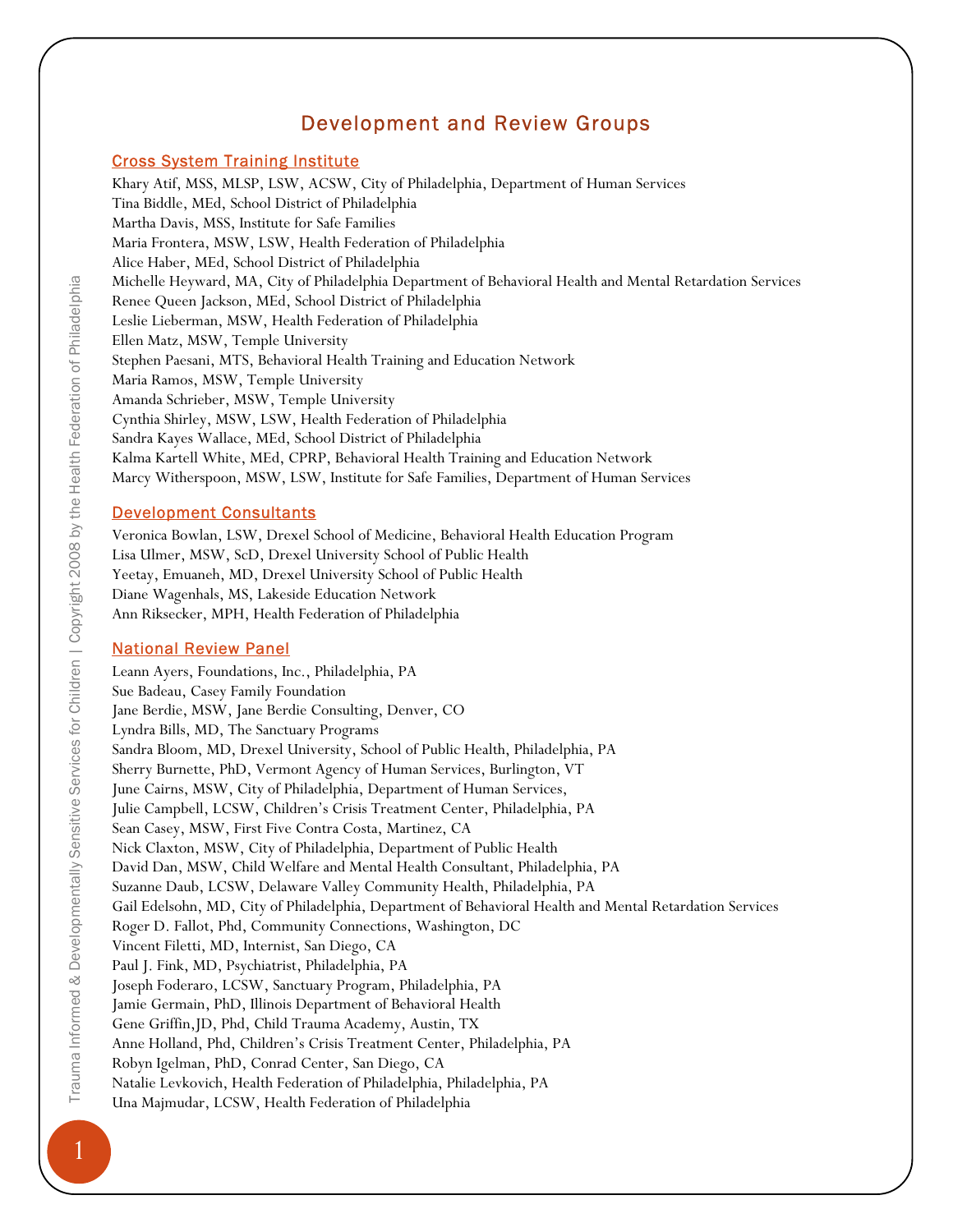Hos Novely, MTw, Center or George Colebera, Publishelphia, PA<br>
Multiplying Core Competencies (Point Point Point Point Point Point Point Point Point Point Point Point Point<br>
Children Point Point Point Point Point Point Poin Kate Maus, MSW, City of Philadelphia, Department of Public Health Virginia Peckham, LCSW, Child Development Consultant, Bruce Perry, MD, Child Trauma Academy, Austin Texas Donna Piekarski, MEd, School District of Philadelphia John Rich, MD, Drexel University, School of Public Health Linda Rich, MA, Center for Non-violence and Social Justice, Philadelphia, PA , Evelyn Ridgeway, PhD, Clinical Psychologist, Philadelphia, PA Ruth Ann Ryan, RN, Sanctuary Program, Philadelphia, PA Rob Sheesley, MDiv, Center for Grieving Children, Philadelphia, PA Sandy Sheller, MA, Salvation Army, Philadelphia, PA Craig Strickland, Phd, Behavioral Health Training and Education Network, Philadelphia, PA Patrica Van Horn, PhD, University of California, San Francisco, CA Celeste Vaughan-Briggs, MSW, Philadelphia, PA Charles Zeanah, MD, Tulane University, New Orleans, LA Margaret Zukoski, JD, MSW, Pennsylvania Council for Children Youth and Family Services, Philadelphia, PA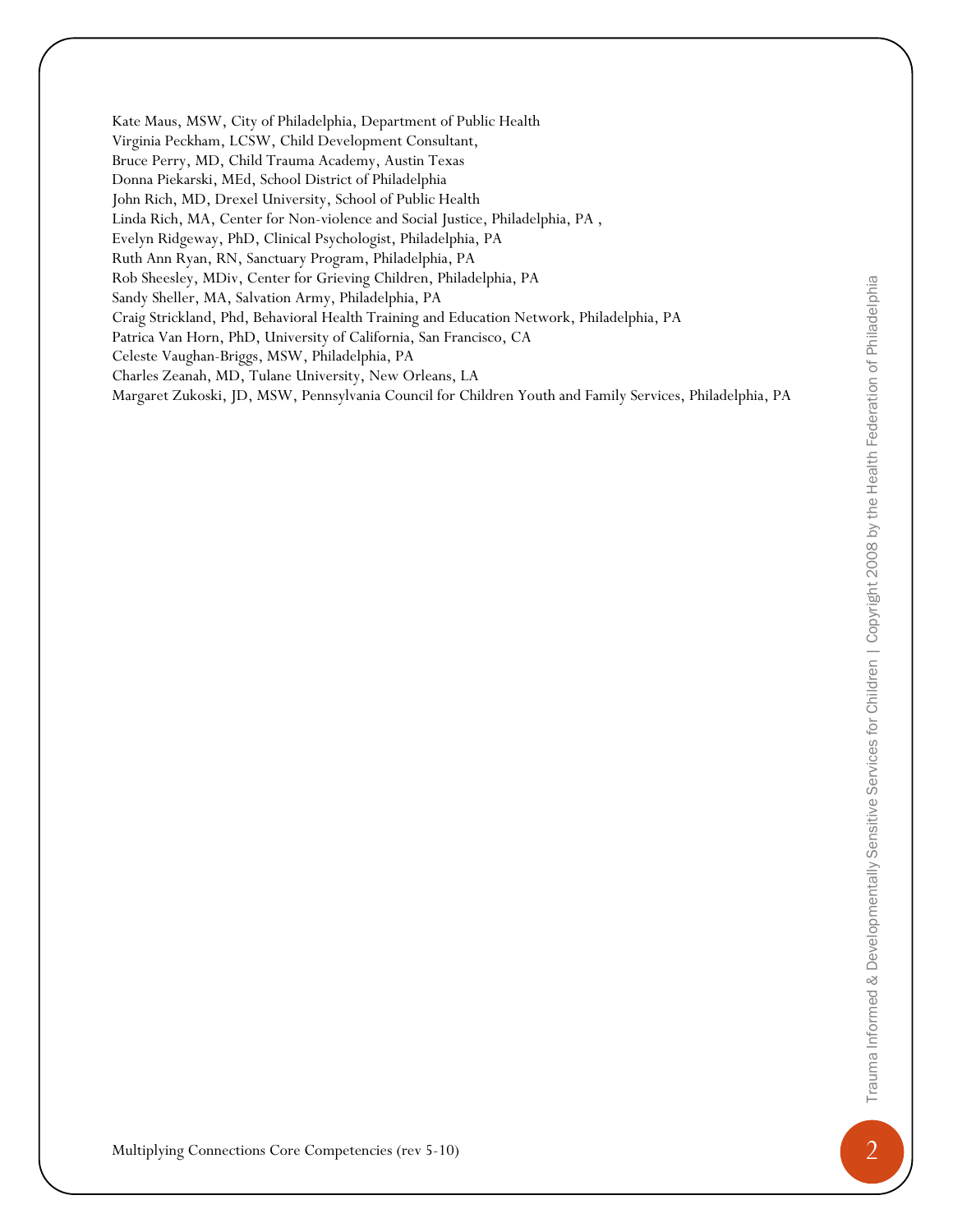# Trauma Informed & Developmentally Sensitive Services for Children

### Core Competencies for Effective Practice

### Rationale

Over the last two decades, advances in science have helped us better understand the devastating impact of trauma on young children. Using neuro-imaging technology, PET scans and MRIs, scientists have been able to pinpoint the damaging effects that severe abuse, neglect, witnessing violence, and unremitting exposure to stress have on early childhood brain development. Coupled with this research is the landmark Adverse Childhood Experiences Study (ACE) (Felitti, et al., 1998) which reviewed the health of more than 17,000 mid-life adults and confirmed that early exposure to negative childhood experiences of abuse, neglect and witnessing violence leads to lifelong, debilitating mental and physical health problems, and ultimately, early mortality.

Although significant progress has been made in what we know about the impact of trauma on early childhood development, there remains, as pediatrician Jack Shonkoff (National Research Council and Institute of medicine, 2000) has said, a substantial gap between what we know and what we do. Closing this gap requires a workforce that is knowledgeable about trauma and its impact on development and can employ skills and strategies that prevent, reduce and ameliorate its effect on young children.

Toward this goal, Multiplying Connections (MC), a Philadelphia-based collaborative designed to build capacity for trauma informed children's services, has developed a set of core competencies for trauma informed and developmentally appropriate care for all organizations and individuals who provide services to young children and their families.

The competencies created by Multiplying Connections provide a framework for the critical knowledge, values, attitudes, and skills needed to provide trauma informed care to young children and their families. These competencies are intended to guide workforce development activities including training, curriculum development, and professional standards. The intent of these competencies is that the children's services system workforce shares a common base of knowledge, attitudes and values about trauma and trauma informed care, and is competent in a variety of skills that result in trauma informed and developmentally appropriate practice for all children and families. It is not intended, or even desired, that an individual be competent in all the Multiplying Connections competencies. It is, expected that organizations and systems will be strive to be comprised of individuals that together represent all of the competencies.

### Process for Developing the Competencies

In 2007, the Multiplying Connections Cross System Training Institute (CSTI) embarked on a process to define a set of core knowledge, attitudes, values and skills competencies that children's services professionals need to provide trauma informed and developmentally appropriate care.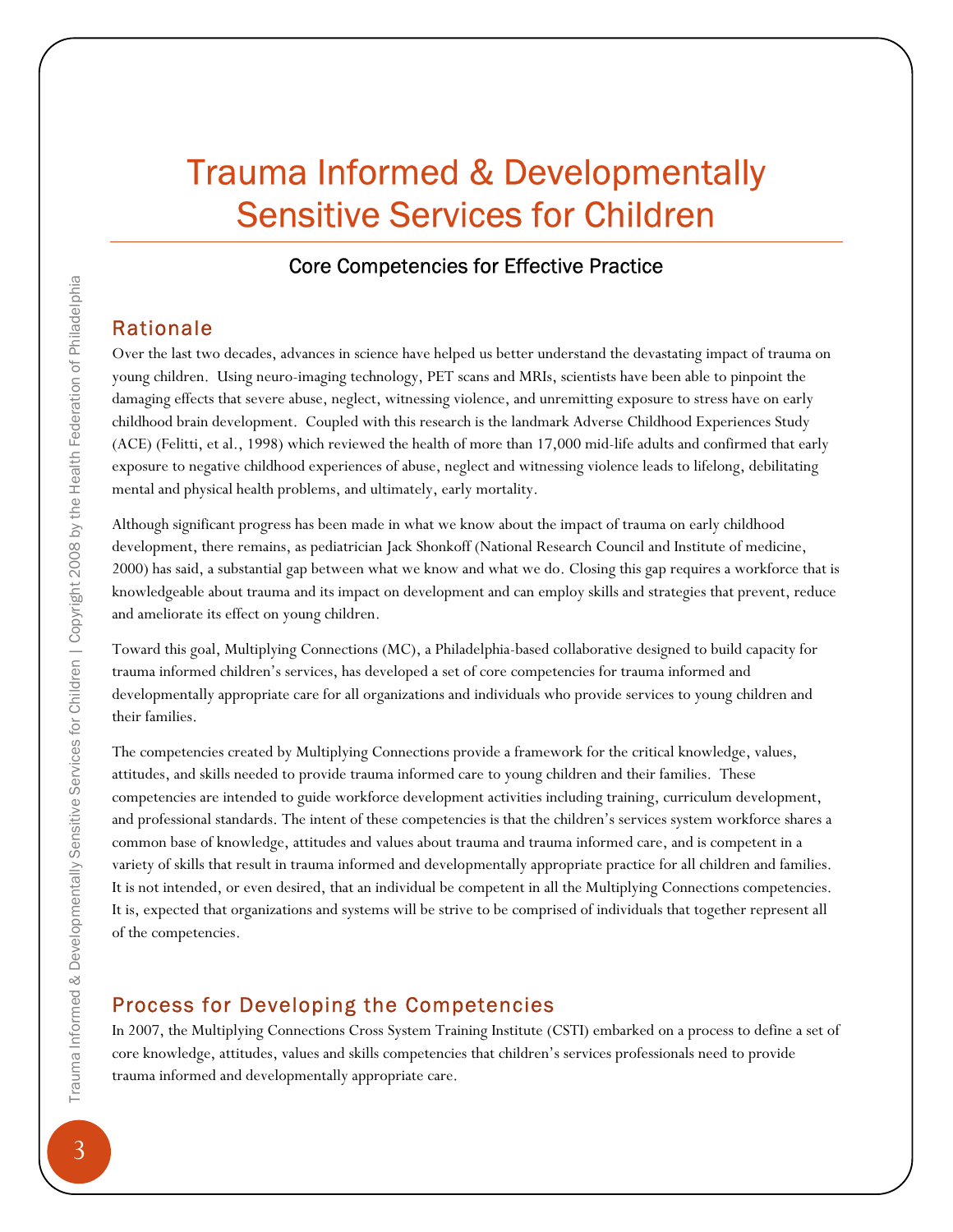Meanol Trauma Informed Rules and Core Core Core Competencies (revisions Connections Core Competency (revisions of the Competency of the Competency of Connections for Connections (revisions of Competencies (rev 4) and the A working group of the CSTI, began by reviewing numerous competencies from relevant professional fields including behavioral health, child welfare, public health, violence and injury prevention, and early childhood education, as well as conducting an extensive review of literature on trauma informed and developmentally appropriate practice. (Bloom & Farragher, In press; Bloom S. , 2006; Bloom S. , 2010; Elliot, Bjelajac, Fallot, Markoff, & Reed, 2005; Harris & Fallot, 2001; Hodas, 2006; Knox, 2001; State of Maine Department of Health and Human Services-Behavioral and Developmental Services, 2002; Minnesota Association of Education for Young Children, 2004; National Training Initiative for Injury and Violence Prevention, n.d.) (Perry & Szalavitz, 2006) In early 2008, the full CSTI, assisted by several consultants with expertise in workforce competency development, trauma and evaluation, met together and used a nominal process to reach consensus on a draft set of competencies derived from this review. In the spring of 2008, a national group of 35 trauma experts from research, policy and practice engaged in a threephase review to hone and refine the draft competencies. Input and feedback from this expert panel were used to further refine the competencies and a second draft was returned to the Multiplying Connections CSTI and Steering Committee for final review and approval. The competencies will be updated as needed.

## Guiding Principles and Definitions

The competency development group was guided by the defining principles of the Multiplying Connections Initiative:

- **honor children's relationships**
- **promote relational health for children and families**
- **close/reduce the developmental gap experienced by many trauma-exposed children by intervening during the 0 to 5 ages**
- **increase (front-line workers' and families') knowledge and skills for supporting typical brain development as well as trauma-affected development**
- **build resilience/protective factors for children using evidence-based practice**

#### Core competency was defined as:

**The knowledge, attitude and skills that all adults who work with very young children (0 to 5) need to have to be able to provide care and create a system that is trauma-informed and developmentally appropriate for children and their families.** 

The workgroup used an adapted definition of trauma informed care based on the work of Maxine Harris and Roger Fallot (Harris & Fallot, 2001) and a definition of developmentally appropriate care from the National Association of Educators of Young Children (National Association for the Education of Young Children, n.d.)

*Trauma-informed services* are not designed to treat symptoms or syndromes related to adverse experiences including sexual abuse, physical abuse, and witnessing violence. Rather, regardless of their primary mission – to deliver education, health and behavioral health care or provide housing supports or employment counseling, for example – their commitment is to adopt a universal approach to trauma and provide services in a manner that is welcoming and appropriate for all, including individuals and families who have experienced trauma.

*Developmentally appropriate services* consider the physical, social, emotional, and intellectual development of each child in all aspects of service delivery and understand both universal age appropriateness - predictable sequences of growth in children (e.g. children walk before they run) and individual age appropriateness—the unique sequence of growth of each child which takes into account the personality, learning style and background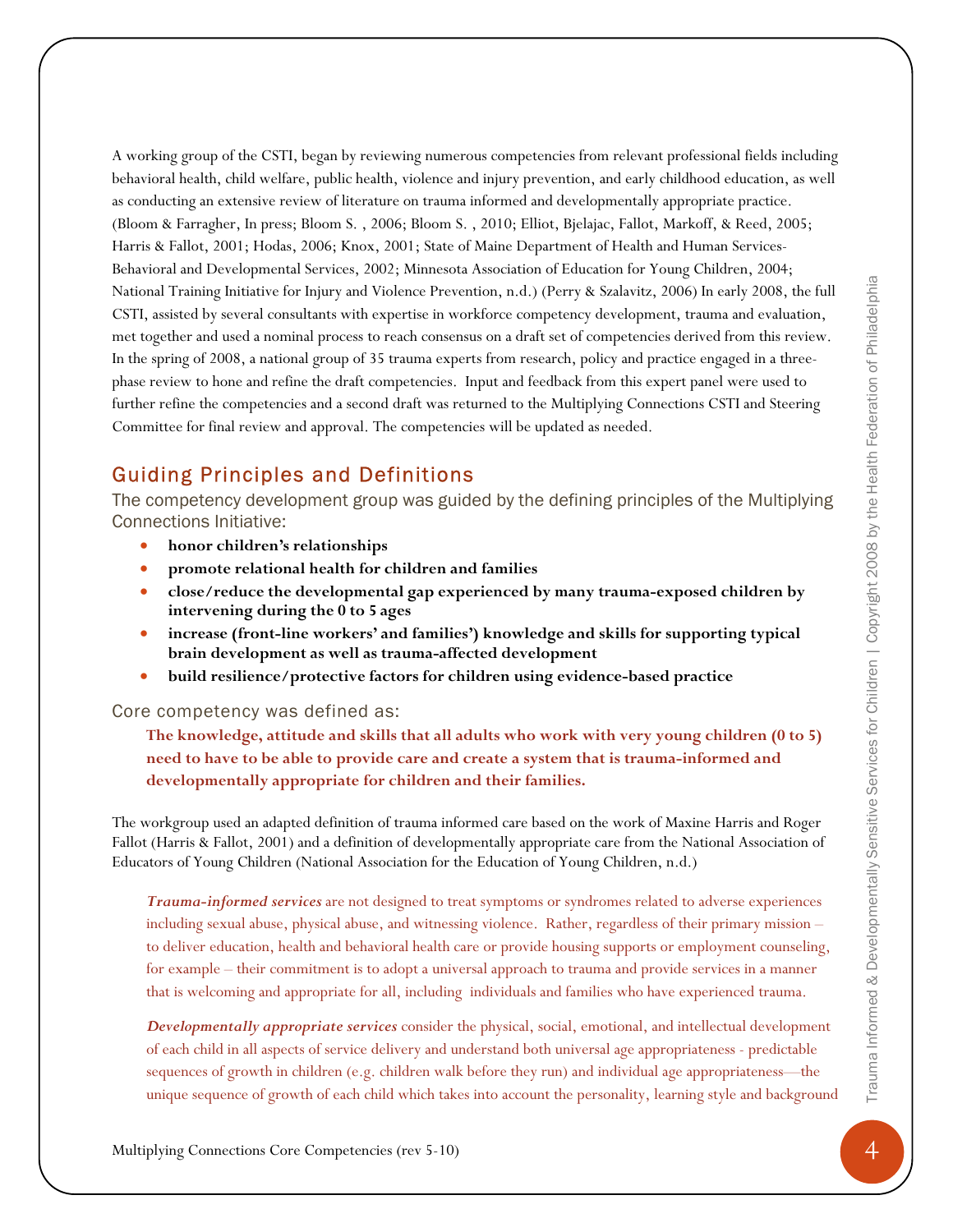and culture of each child (e.g. one child learns to walk at 10 months of age, another learns to walk at 14 months of age).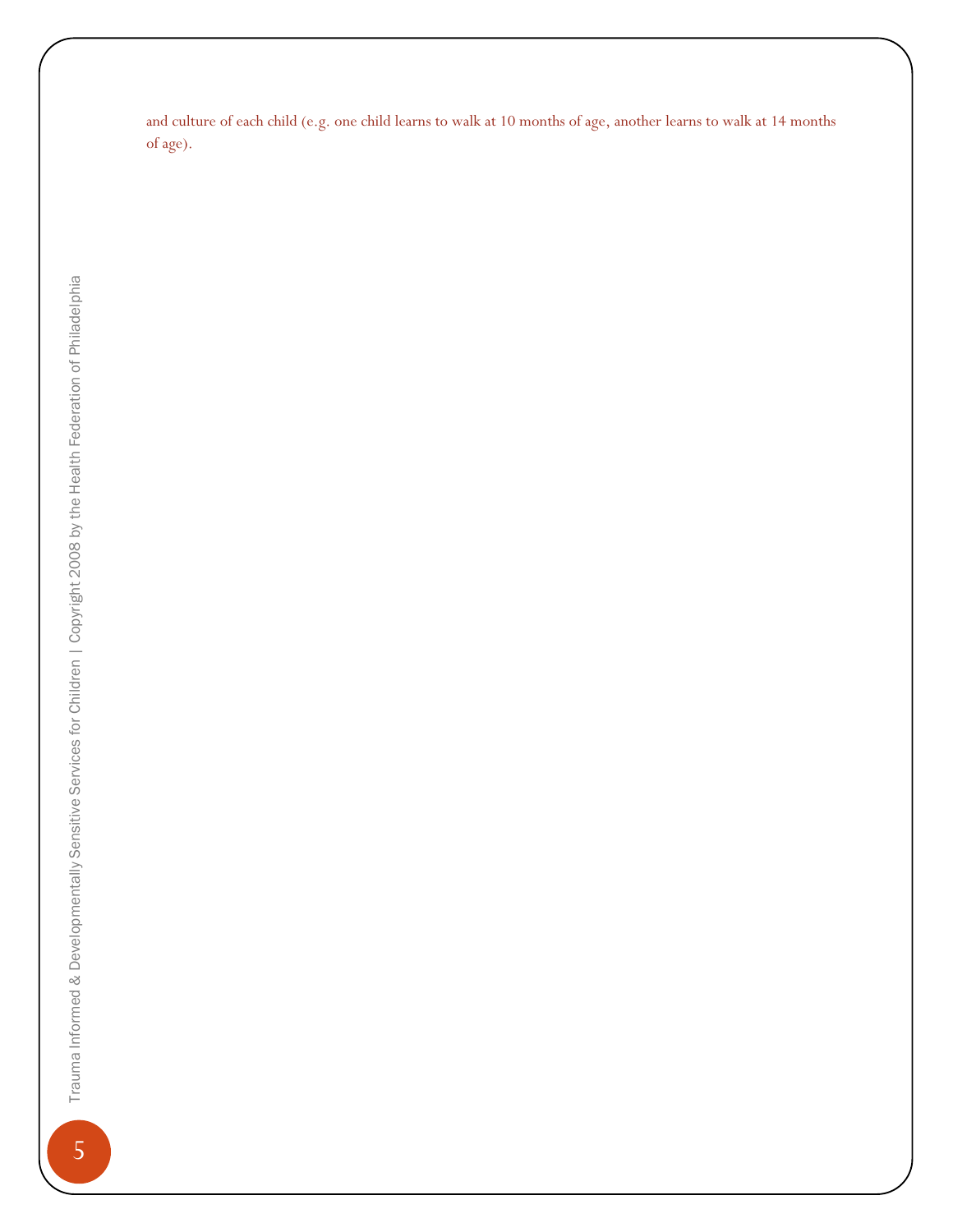## Competency Domains, Scope and Proficiency Levels

Recognizing that the causes and impact of trauma are complex problems requiring complex solutions at multiple system levels, the MC competencies are clustered into five domains which cross a broad range of professional activities. Adapted from the core competencies for *Youth Violence and the Health Professions: Core Competencies for Effective Practice* (Knox, 2001)*,* The Multiplying Connections competency domains are:

- **Knowledge**
- **Attitudes/Values**
- **Communication**
- **Practice**
- **Communities**
- **Organizations and Systems**

In developing the MC Core Competencies it was recognized that there is a broad diversity of children's services professionals who represent multiple disciplines, educational backgrounds, levels and professional roles. All children's services professionals are not expected to be expert in every MC competency. Organizations will need to identify sets of competencies and proficiency levels specific to the roles that comprise their services.

These competencies were also designed to address multiple aspects of being trauma informed from skills necessary to provide direct practice to those needed to lead organizational and policy change activities. The competencies will have differing applications both across and within organizations.

# Current Uses of the Competencies

Antitudes /Yahues <br> **Communities**<br> **Constraines and Systems**<br> **Constraines and Systems**<br> **Communities**<br> **Communities**<br> **Organizations and Systems**<br> **Constraines**<br> **Constrained the foremerican functions contrast for Compe** At present, the MC Competencies are being used to guide development of new training programs and curricula in the public children's services system in Philadelphia. Additionally, existing community and agency based training on trauma and related topics are being mapped to the MC Competencies. In the near future, information about where to find training that meets the MC Competencies will be found on the MC Website www.multiplyingconnections.org. Organizations will also be encouraged to use the competencies to develop performance standards, job descriptions, self-assessments and performance evaluations.

Fortunately, there is significant momentum and growth in the field of trauma informed care and other related areas such as resilience/protective factors, strength based practice, developmentally appropriate care and early childhood education – as such it is expected that the MC competencies will change as we learn more about how to prevent and intervene to reduce the impact of trauma on children and families and strategies to create trauma informed systems of care.

Please visit the Multiplying Connections website, www.multiplyingconnections.org to provide us with feedback and input on the MC Competencies and information about how you are using them.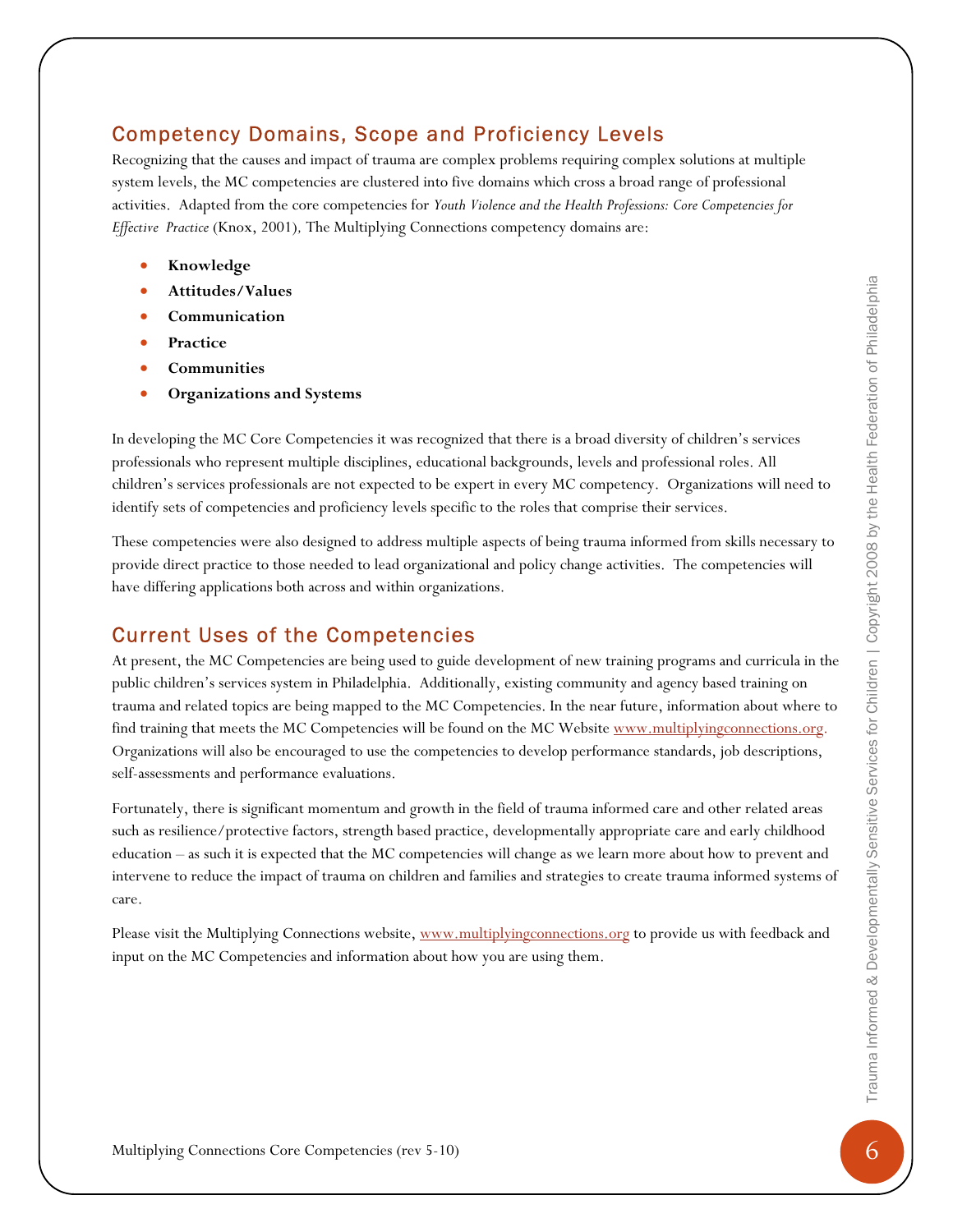# **COMPETENCIES**

### Knowledge

**Core knowledge needed about trauma, trauma informed practice and child development to provide trauma-informed, developmentally sensitive services to young children and their families** 

### Professionals working in the Child and Family Service System will be able to:

- K1. Identify/describe key signs, symptoms, impact and manifestations of trauma, disrupted attachment, and childhood adversity in children and in adults
- K2. Explain how behaviors, including those that appear to be "problems" or symptoms often reflect traumarelated coping skills individuals need to protect themselves and survive.
- K3. Describe the domains and stages of normal childhood development from infancy through adolescence (brain, social, emotional, cognitive, physical) and how they can be affected by trauma, abuse, adversity and stress
- K4. Describe local resources for trauma specific treatment and trauma informed services for children and their families
- K5. Define trauma informed and trauma specific care, including knowing the key elements of a trauma informed system and being familiar with evidence based trauma treatment models.
- K6. Explain the relationship between trauma, adversity and disrupted attachment in the child/caregiver relationship
- K7. Describe the multi-generational nature of trauma and childhood adversity.
- K8. Define re-traumatization and identify ways that children and their families can be retraumatized/triggered by the systems and services designed to help them.

### Values and Attitudes

### **Core values and attitudes needed to provide trauma informed, developmentally sensitive services to young children and their families**

- V1. Believe that providing trauma-informed/developmentally sensitive care is an appropriate and important role for anyone involved in providing services to children and their families
- V2. Recognize that involving clients/parents/caregivers as partners in the process of recovery from trauma and childhood adversity maximizes the potential for healing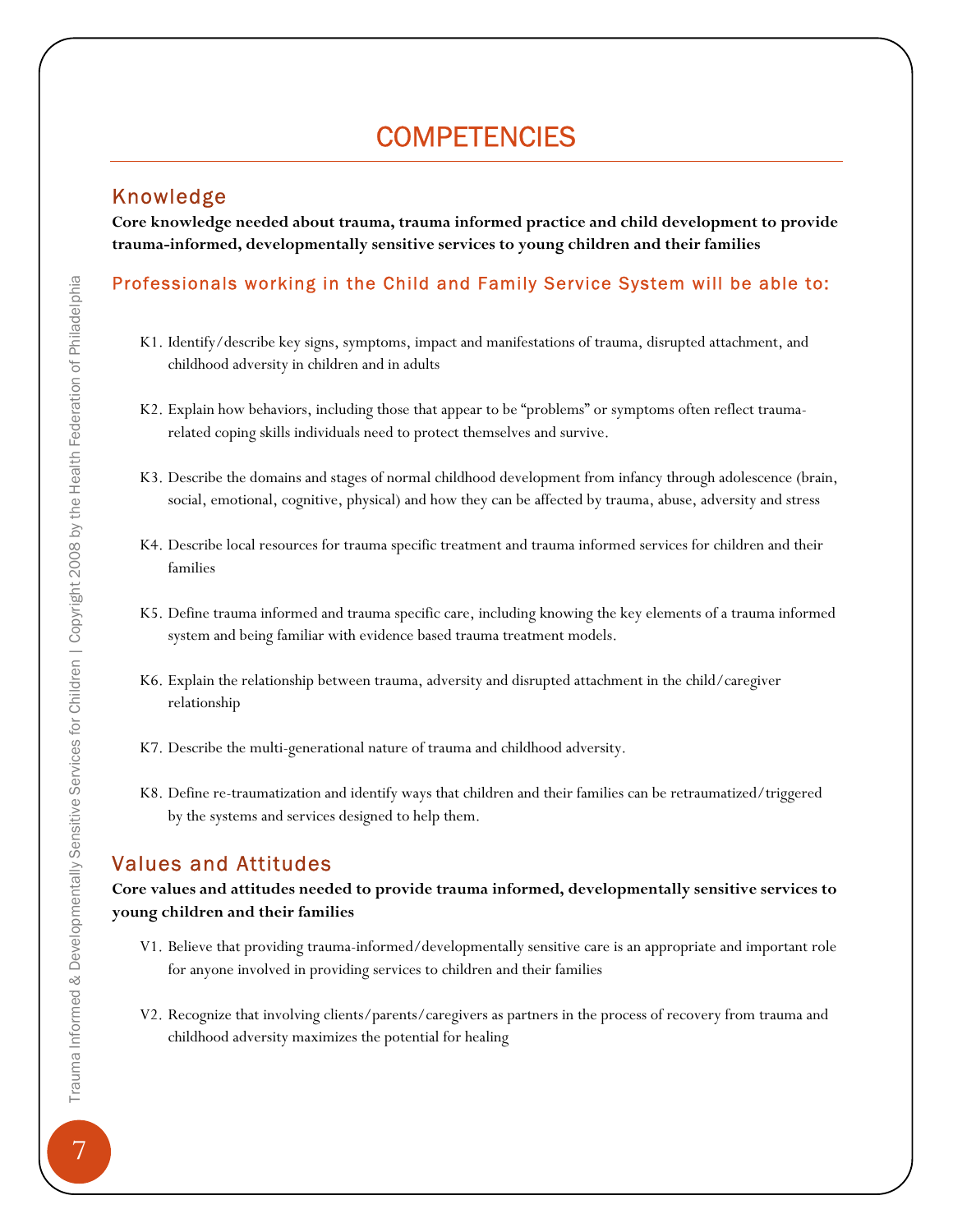- V3. Examine personal beliefs about and experiences of trauma and childhood adversity and the impact these have on interactions with clients, colleagues, organizations, and systems.
- V4. View childhood trauma and adversity as a significant, complex, and often preventable public health problem with broad ranging effects on children and adults but from which, with proper resources and support, people can recover and heal

### Communication

**Communication skills needed to provide effective trauma informed, developmentally sensitive services to young children and their families** 

- C1. Develop an interpersonal style that is direct, willing to change as a result of interactions, reflective, engaging, honest, trustworthy, culturally competent and eliminates the use of labels that pathologize.
- C2. Communicate and collaborate with children, families, professionals and communities to establish supportive relationships for growth and healing.
- C3. Accurately perceive, assess, and express emotions and model non-violent ways of communicating those emotions in order to maintain a safe environment for self and others.

### Practice

### **Core skills and abilities needed to practice trauma informed care with young children and their families**

- Multiplying Connections Core Competencies (rev 5-10) 8 Trauma Informed & Developmentally Sensitive Services for Children | Copyright 2008 by the Health Federation of Philadelphia P1. Facilitate trauma-informed collaborative relationships with children, parents, caregivers and colleagues which include demonstrating care, respect, cultural competence, developmental sensitivity, employing strengths based approaches, maximizing safety for all and opportunities for client/caregiver choice and control.
	- P2. Provide trauma-informed screening and assessment including obtaining appropriate client and family histories to determine exposure to trauma/childhood adversity and risk and protective factors associated with trauma/childhood adversity.
	- P3. Demonstrate sensitivity to children's parents/caregivers who often have unaddressed trauma issues that can impact their ability to help their children.
	- P4. Facilitate referrals and access to trauma informed and trauma specific treatment services for children and their families as needed.
	- P5. Demonstrate ability to teach children and parent/caregivers techniques that help children who have experienced trauma including relaxation calming, soothing, and grounding themselves and/or their children and strategies for implementing CAPPD (being calm, attuned, predictable, present and not escalating)
	- P6. Create environments that are safe, comfortable, and welcoming for all children, families, and staff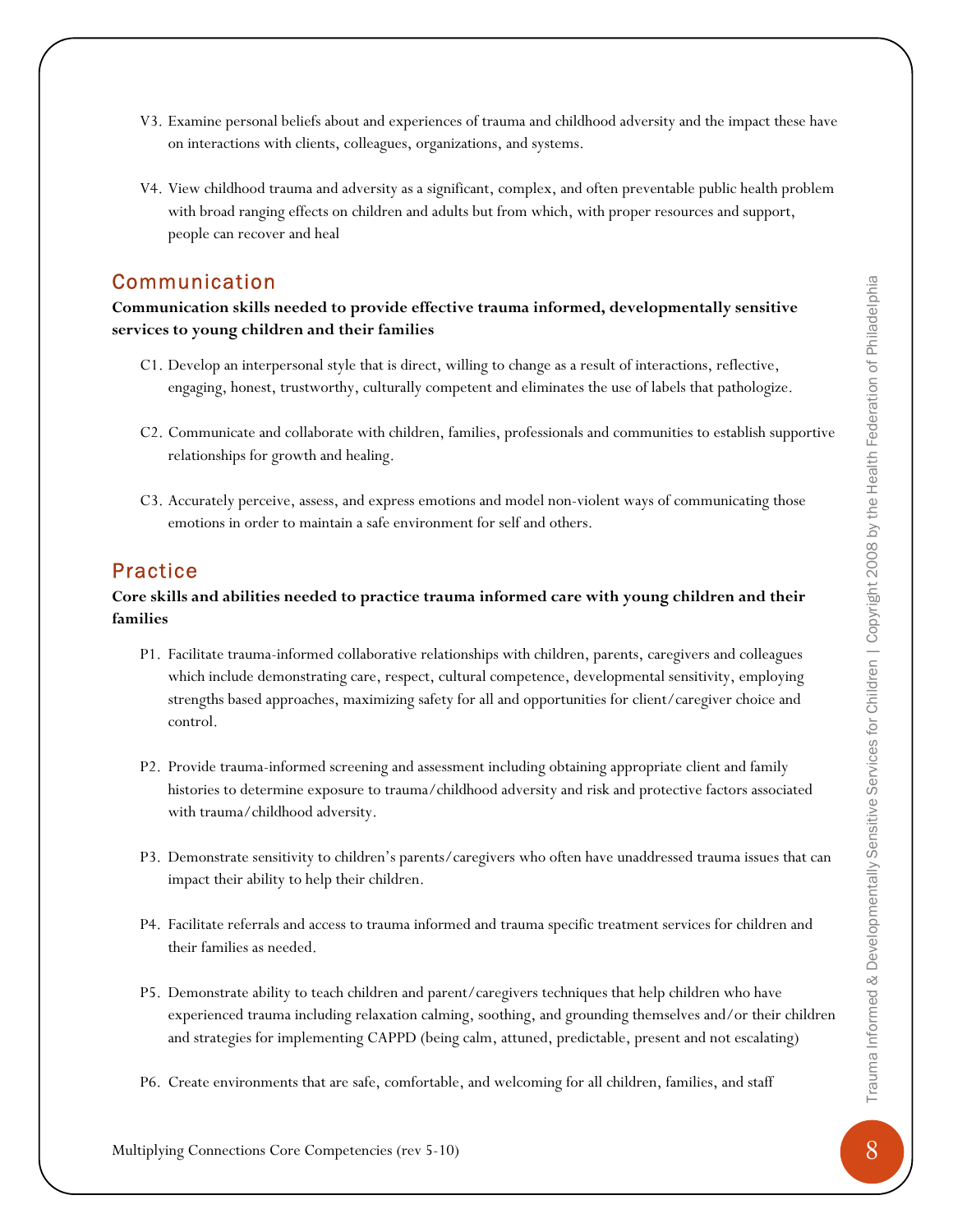- P7. Educate parents/caregivers about risk and protective factors associated with trauma/childhood adversity, healthy child development, and assist them with developing tools/strategies to strengthen development
- P8. Assist parents/caregivers of children who have been exposed to trauma and childhood adversity to recognize and address their own risk for secondary/vicarious trauma and possible unresolved trauma in their own lives.
- P9. Educate and support all staff about the need to recognize and address their risk of secondary/vicarious trauma and how they may be negatively affected by exposure to detailed histories of trauma and adversity.

### **Communities**

### **Competencies in working with communities to reduce risk factors and increase protective factors associated with trauma and childhood adversity**

Educate and inform community residents, leaders, groups, and coalitions about trauma and childhood adversity including its causes and effects on individuals, along with available resources for recovery and healing.

### Organizations and Systems

**Competencies in organizational management and policy/system change needed to create and sustain a trauma informed and developmentally sensitive service systems for young children and their families** 

- O1. Identify and describe effective models of trauma informed care (e.g. Sanctuary model, Community Connections model)
- O2. Introduce changes in organizational procedures, structures, protocols and policies to support trauma informed, developmentally sensitive practices and services.
- O3. Involve clients, families, communities and other systems/practitioners in the process of becoming a trauma informed organization.
- O4. Establish environments that support staff and ensure children's health and safety and are customized to meet each child and family's needs, strengths, capabilities and interests.
- O5. Teach/Train professionals at all levels (administration, management, supervisory, direct service, and support) about core elements necessary for trauma-informed practices and organizations
- O6. Advocate with local, state and federal policy makers for the development of funding streams and policies that support and foster a trauma-informed service system for children and families.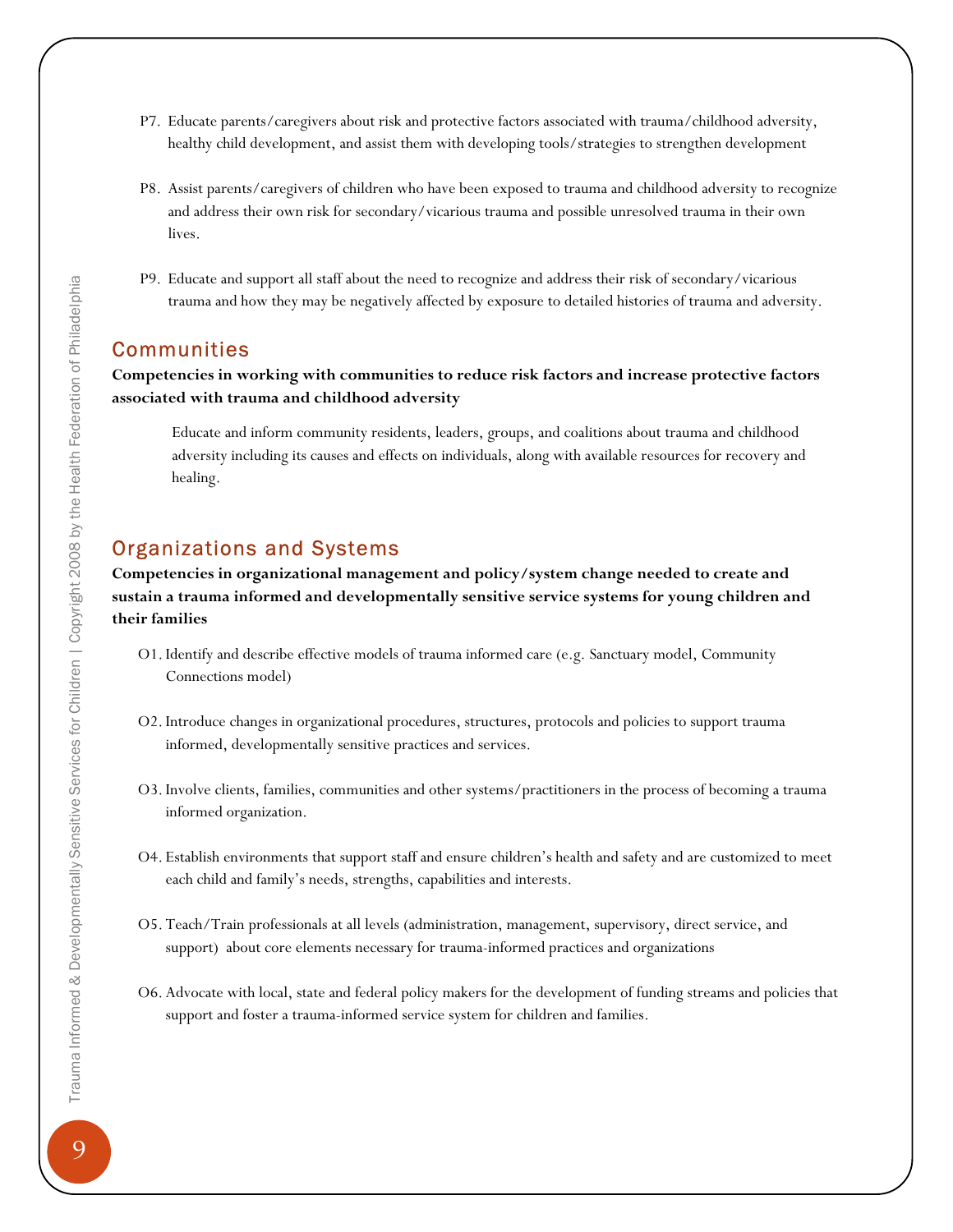## **REFERENCES**

Bloom, S. (1998). *Creating Sanctuary: toward the evolution of sane societies.* New York: Ruteladge.

Bloom, S. (2010). Organizational stress and trauma infomred systems: A public healht perspective of women's mental health. In B. Levin, & M. Becker, *A Public health perspective of women's mental health* (pp. 295-311). New York: Springer.

Bloom, S. (2006). *Organizational Stress as a barrier to trauma-sensitive change and system transformation, white paper for the national technical assi.* Retrieved December 2007, from National Association of State Mental Health Program Directors:

http://www.nasmhpd.org/general\_files/publications/ntac\_pubs/Organizational%20Stress%202010%20formatted %20NTAC.pdf

Bloom, S., & Farragher, B. (In press). *Destroying Sanctuary: The crisis in human service delivery.* New York: Oxfor University Press.

Centers for Disease Control. (2001). *Centers for Disease Control and Prevention.* Retrieved January 2008, from http://cdc.gov/genomics/translation/competencies/process.htm

Elliot, D., Bjelajac, P., Fallot, R., Markoff, L., & Reed, B. (2005). Trauma Denied: Principles and Implementation of Trauma Informed Services for Women. *Journal of Community Psychology , 33* (4), 461-477.

Felitti, V., Anda, R., Nordenberg, D., Williamson, D., Spitz, A., Edwards, V., et al. (1998). The relationship of adult health status to childhood abuse and household dysfunction. *American Journal of Preventive Medicine , 14*, 245-258.

Harris, M., & Fallot, R. (2001). Envisioning a trauma-informed service system: A vital paradigm shift. In M. Harris, R. Fallot, & (Eds), *Using trauma theory to design service systems.* San Francisco: Jossey-Bass.

Similar Coloris, Connections Core Competencies (rev 5-10) 10 Transmitted Connections Core Competencies (rev 5-10) 10 Transmitted Revenue Connections Connections Core Connections Core Competencies (rev 5-10) 10 Transmitted Hodas, G. (2006). *Responding to childhood trauma: the promise and practiceof trauma informed care.* Retrieved January 2007, from National Association of State Mental Health Program Directors: http://www.nasmhpd.org/general\_files/publications/ntac\_pubs/Responding%20to%20Childhood%20Trauma%2 0-%20Hodas.pdf

Knox, L. (. (2001). *Youth Violence and the Health Professions: Core Competencies for Effective Practice.* University of Southern California Department of Family Medicine. University of Southern California.

Minnesota Association of Education for Young Children. (2004). *Minnesota Core Competencies for Early Education.* Retrieved January 2008, from Minnesota Association for the Education of Young Children: http://www.mnaeycmnsaca.org/associations/9802/files/CoreCompetencies0-5.pdf

National Association for the Education of Young Children. (n.d.). *National Association for the Education of Young Children.* Retrieved December 2007, from National Association for the Education of Young Children: http://www.naeyc.org/files/naeyc/file/positions/executive\_summary.pdf

National Research Council and Institute of medicine. (2000). *From Neurons to neighborhood: The Science of early childhood development.* (J. P. Shonkoff, & D. A. Phillips, Eds.) Washington DC: National Academy Press.